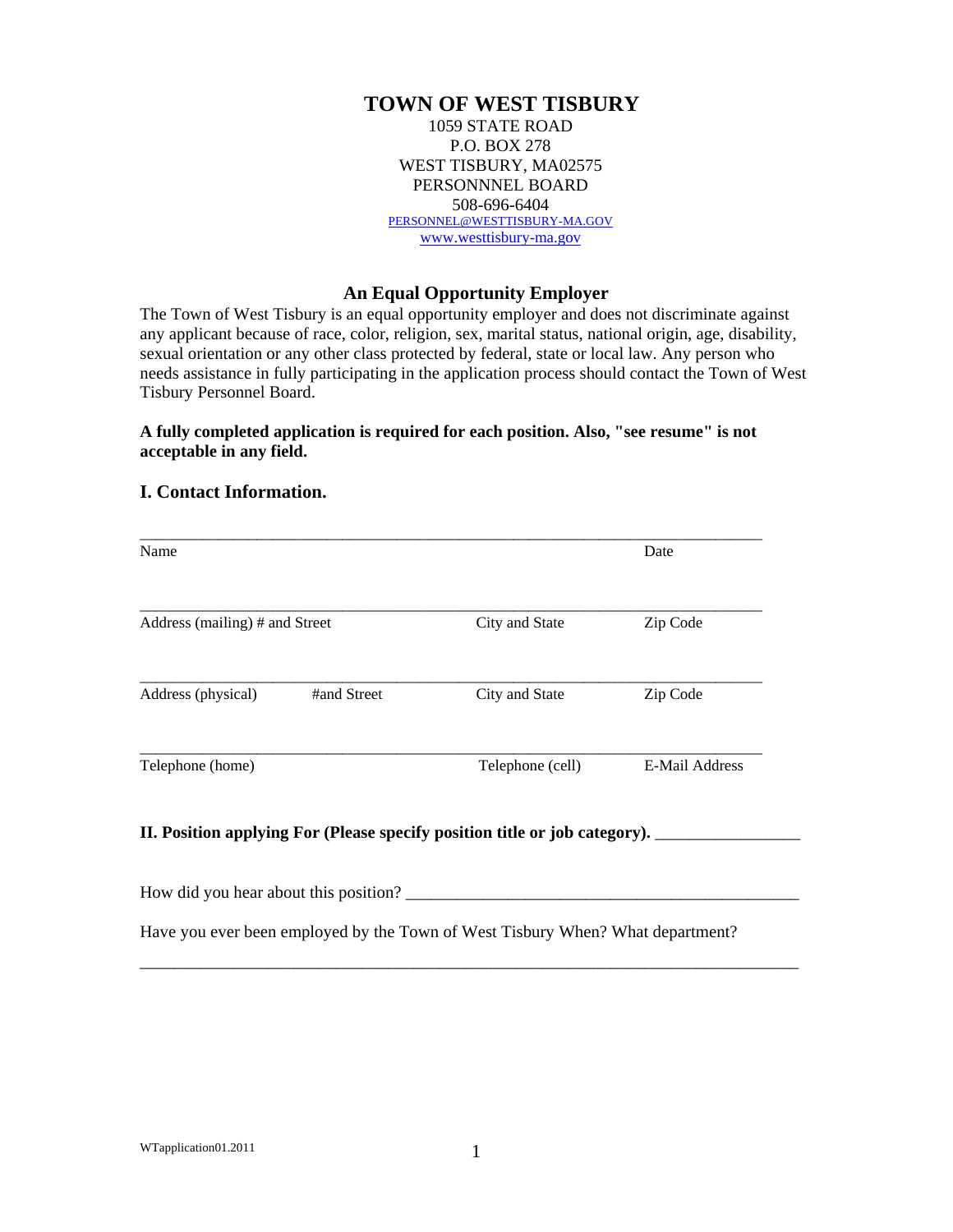## **III. Education**

| School           | Name, Address, City, State | Type of<br>Degree |
|------------------|----------------------------|-------------------|
| High School      |                            |                   |
| College          |                            |                   |
| Graduate School  |                            |                   |
| Trade, Business  |                            |                   |
| Night courses    |                            |                   |
| Military Service |                            |                   |
| Other Training   |                            |                   |

**IV. Licenses** (Please list all licenses you possess that are relative to the position you seek). A valid license is a condition of employment where required.

Do you have a valid driver's license? Yes\_/No \_\_ if yes, enter expiration date \_\_\_\_\_\_\_

\_\_\_\_\_\_\_\_\_\_\_\_\_\_\_\_\_\_\_\_\_\_\_\_\_\_\_\_\_\_\_\_\_\_\_\_\_\_\_\_\_\_\_\_\_\_\_\_\_\_\_\_\_\_\_\_\_\_\_\_\_\_\_\_\_\_\_\_\_\_\_\_

\_\_\_\_\_\_\_\_\_\_\_\_\_\_\_\_\_\_\_\_\_\_\_\_\_\_\_\_\_\_\_\_\_\_\_\_\_\_\_\_\_\_\_\_\_\_\_\_\_\_\_\_\_\_\_\_\_\_\_\_\_\_\_\_\_\_\_\_\_\_\_\_

What other valid licenses or certificates do you possess? \_\_\_\_\_\_\_\_\_\_\_\_\_\_\_\_\_\_\_\_\_\_\_

# **V. Office Skills (If applicable).**

## **Check the column that you feel best describes your knowledge:**

| Skill                              | <b>Basic Level</b> | <b>Advanced Level</b> |
|------------------------------------|--------------------|-----------------------|
| Knowledge of Word Processing       |                    |                       |
| Knowledge of Spreadsheets          |                    |                       |
| <b>Knowledge of Databases</b>      |                    |                       |
| <b>Automated Accounting System</b> |                    |                       |
| Knowledge                          |                    |                       |
| Bookkeeping Knowledge              |                    |                       |
| Typing/Keyboarding                 |                    |                       |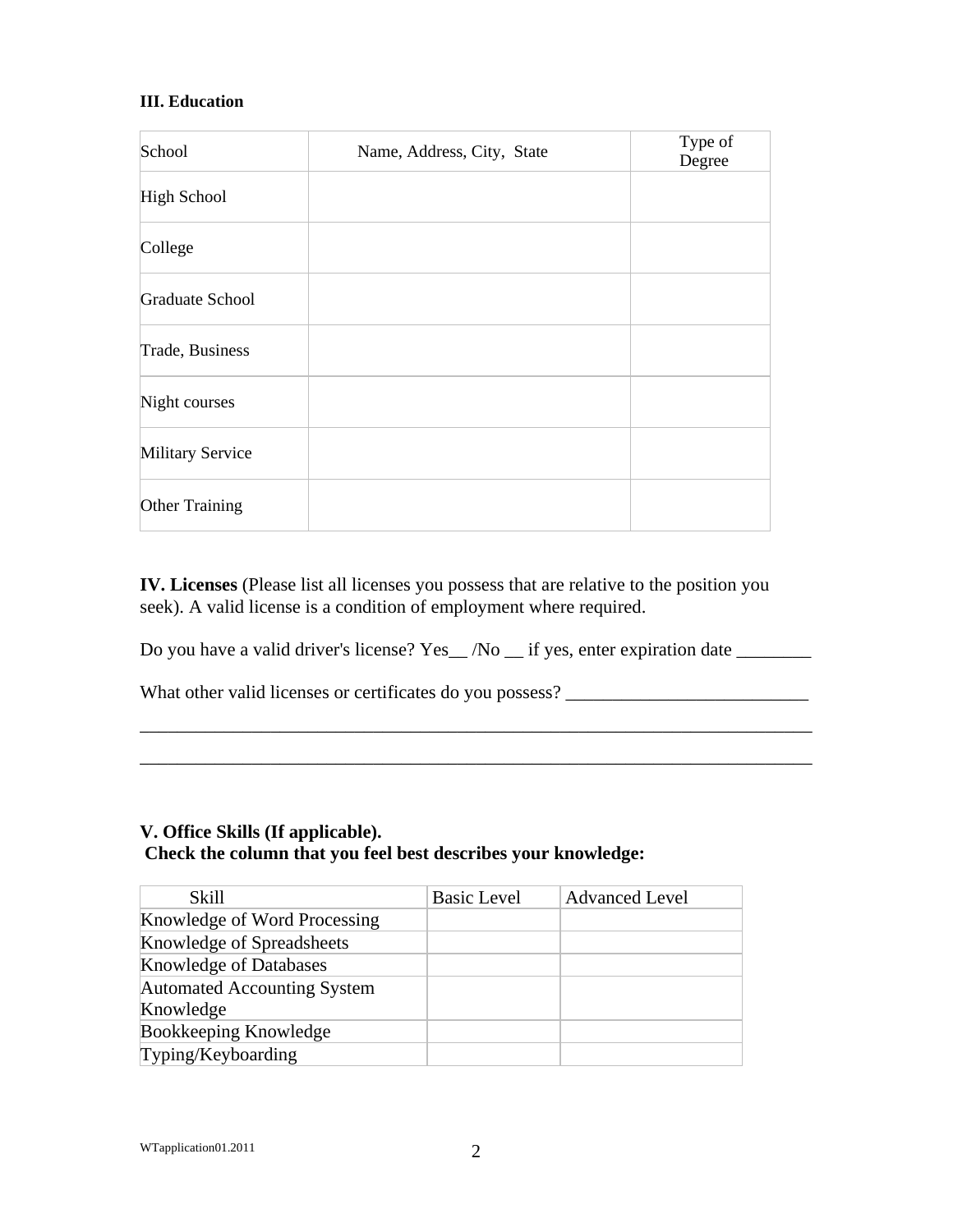**VI**. **Special Skills.** Please list any other skills or abilities you feel are relevant:

\_\_\_\_\_\_\_\_\_\_\_\_\_\_\_\_\_\_\_\_\_\_\_\_\_\_\_\_\_\_\_\_\_\_\_\_\_\_\_\_\_\_\_\_\_\_\_\_\_\_\_\_\_\_\_\_\_\_\_\_\_\_\_\_\_\_\_\_\_\_\_

\_\_\_\_\_\_\_\_\_\_\_\_\_\_\_\_\_\_\_\_\_\_\_\_\_\_\_\_\_\_\_\_\_\_\_\_\_\_\_\_\_\_\_\_\_\_\_\_\_\_\_\_\_\_\_\_\_\_\_\_\_\_\_\_\_\_\_\_\_\_\_

\_\_\_\_\_\_\_\_\_\_\_\_\_\_\_\_\_\_\_\_\_\_\_\_\_\_\_\_\_\_\_\_\_\_\_\_\_\_\_\_\_\_\_\_\_\_\_\_\_\_\_\_\_\_\_\_\_\_\_\_\_\_\_\_\_\_\_\_\_\_\_

## **VII. Employment History**

Please account for the last 4 positions you have held. Start with your present or last employer. You may include military service and any verifiable work performed as an intern or volunteer.

| May we contact your present employer? | Yes: | Nο |
|---------------------------------------|------|----|
|---------------------------------------|------|----|

| Employer               | Address            |
|------------------------|--------------------|
| Telephone              | Title              |
| Supervisor             | Dates Worked       |
| <b>Salary Received</b> | Reason for Leaving |

\_\_\_\_\_\_\_\_\_\_\_\_\_\_\_\_\_\_\_\_\_\_\_\_\_\_\_\_\_\_\_\_\_\_\_\_\_\_\_\_\_\_\_\_\_\_\_\_\_\_\_\_\_\_\_\_\_\_\_\_\_\_\_\_\_\_\_\_\_\_\_\_

\_\_\_\_\_\_\_\_\_\_\_\_\_\_\_\_\_\_\_\_\_\_\_\_\_\_\_\_\_\_\_\_\_\_\_\_\_\_\_\_\_\_\_\_\_\_\_\_\_\_\_\_\_\_\_\_\_\_\_\_\_\_\_\_\_\_\_\_\_\_\_

 $\_$  ,  $\_$  ,  $\_$  ,  $\_$  ,  $\_$  ,  $\_$  ,  $\_$  ,  $\_$  ,  $\_$  ,  $\_$  ,  $\_$  ,  $\_$  ,  $\_$  ,  $\_$  ,  $\_$  ,  $\_$  ,  $\_$  ,  $\_$  ,  $\_$  ,  $\_$  ,  $\_$  ,  $\_$  ,  $\_$  ,  $\_$  ,  $\_$  ,  $\_$  ,  $\_$  ,  $\_$  ,  $\_$  ,  $\_$  ,  $\_$  ,  $\_$  ,  $\_$  ,  $\_$  ,  $\_$  ,  $\_$  ,  $\_$  ,

Description of Primary Duties: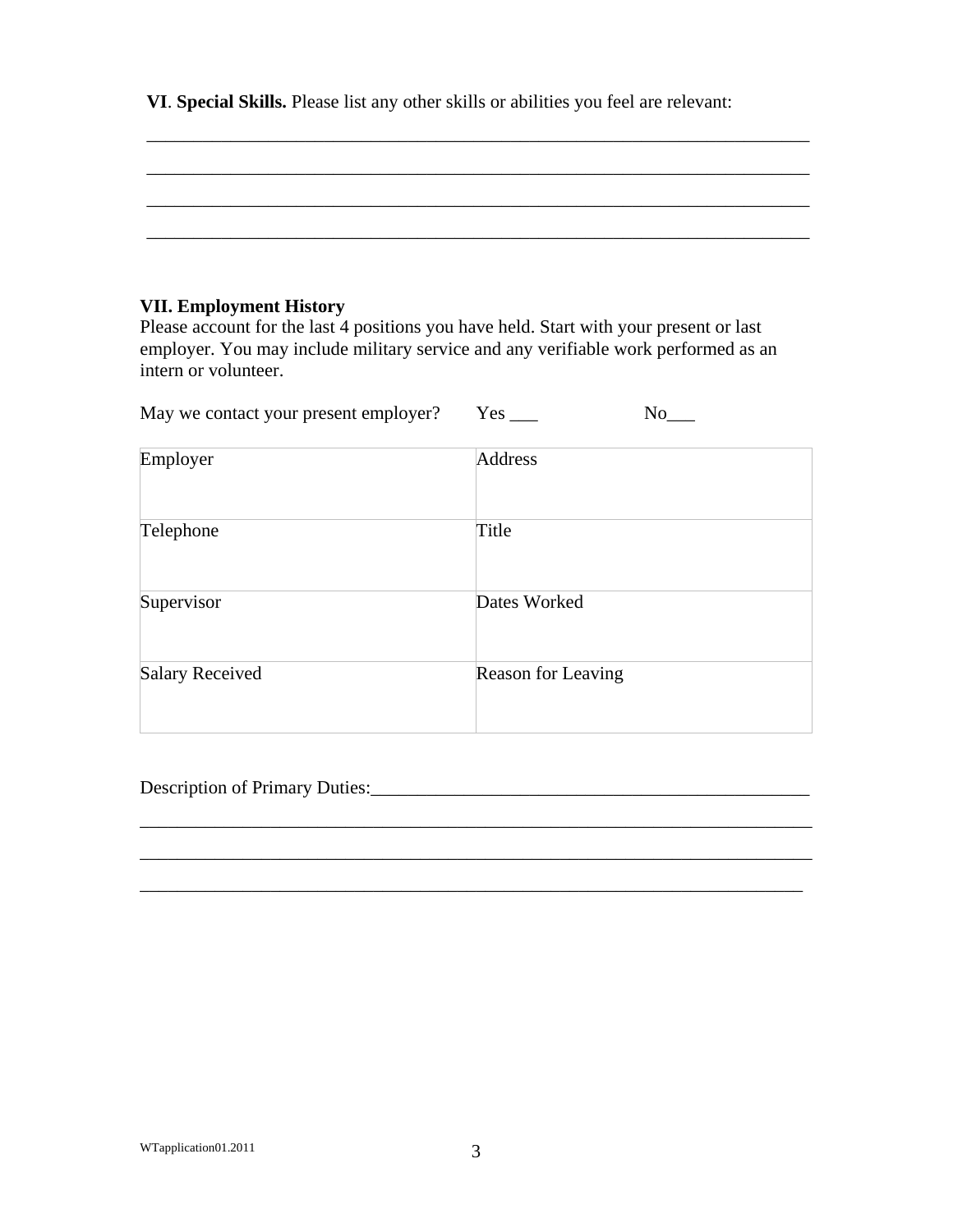# **VII. Employment History (continued)**

| Employer        | Address            |
|-----------------|--------------------|
| Telephone       | Title              |
| Supervisor      | Dates Worked       |
| Salary Received | Reason for Leaving |

\_\_\_\_\_\_\_\_\_\_\_\_\_\_\_\_\_\_\_\_\_\_\_\_\_\_\_\_\_\_\_\_\_\_\_\_\_\_\_\_\_\_\_\_\_\_\_\_\_\_\_\_\_\_\_\_\_\_\_\_\_\_\_\_\_\_\_\_\_\_\_\_

\_\_\_\_\_\_\_\_\_\_\_\_\_\_\_\_\_\_\_\_\_\_\_\_\_\_\_\_\_\_\_\_\_\_\_\_\_\_\_\_\_\_\_\_\_\_\_\_\_\_\_\_\_\_\_\_\_\_\_\_\_\_\_\_\_\_\_\_\_\_\_\_

\_\_\_\_\_\_\_\_\_\_\_\_\_\_\_\_\_\_\_\_\_\_\_\_\_\_\_\_\_\_\_\_\_\_\_\_\_\_\_\_\_\_\_\_\_\_\_\_\_\_\_\_\_\_\_\_\_\_\_\_\_\_\_\_\_\_\_\_\_\_\_\_

Description of Primary Duties:\_\_\_\_\_\_\_\_\_\_\_\_\_\_\_\_\_\_\_\_\_\_\_\_\_\_\_\_\_\_\_\_\_\_\_\_\_\_\_\_\_\_\_\_\_\_\_

| Employer        | Address            |
|-----------------|--------------------|
| Telephone       | Title              |
| Supervisor      | Dates Worked       |
| Salary Received | Reason for Leaving |

# Description of Primary Duties:\_\_\_\_\_\_\_\_\_\_\_\_\_\_\_\_\_\_\_\_\_\_\_\_\_\_\_\_\_\_\_\_\_\_\_\_\_\_\_\_\_\_\_\_\_\_\_

\_\_\_\_\_\_\_\_\_\_\_\_\_\_\_\_\_\_\_\_\_\_\_\_\_\_\_\_\_\_\_\_\_\_\_\_\_\_\_\_\_\_\_\_\_\_\_\_\_\_\_\_\_\_\_\_\_\_\_\_\_\_\_\_\_\_\_\_\_\_\_\_

\_\_\_\_\_\_\_\_\_\_\_\_\_\_\_\_\_\_\_\_\_\_\_\_\_\_\_\_\_\_\_\_\_\_\_\_\_\_\_\_\_\_\_\_\_\_\_\_\_\_\_\_\_\_\_\_\_\_\_\_\_\_\_\_\_\_\_\_\_\_\_\_

 $\overline{\phantom{a}}$  , and the contribution of the contribution of the contribution of the contribution of the contribution of  $\overline{\phantom{a}}$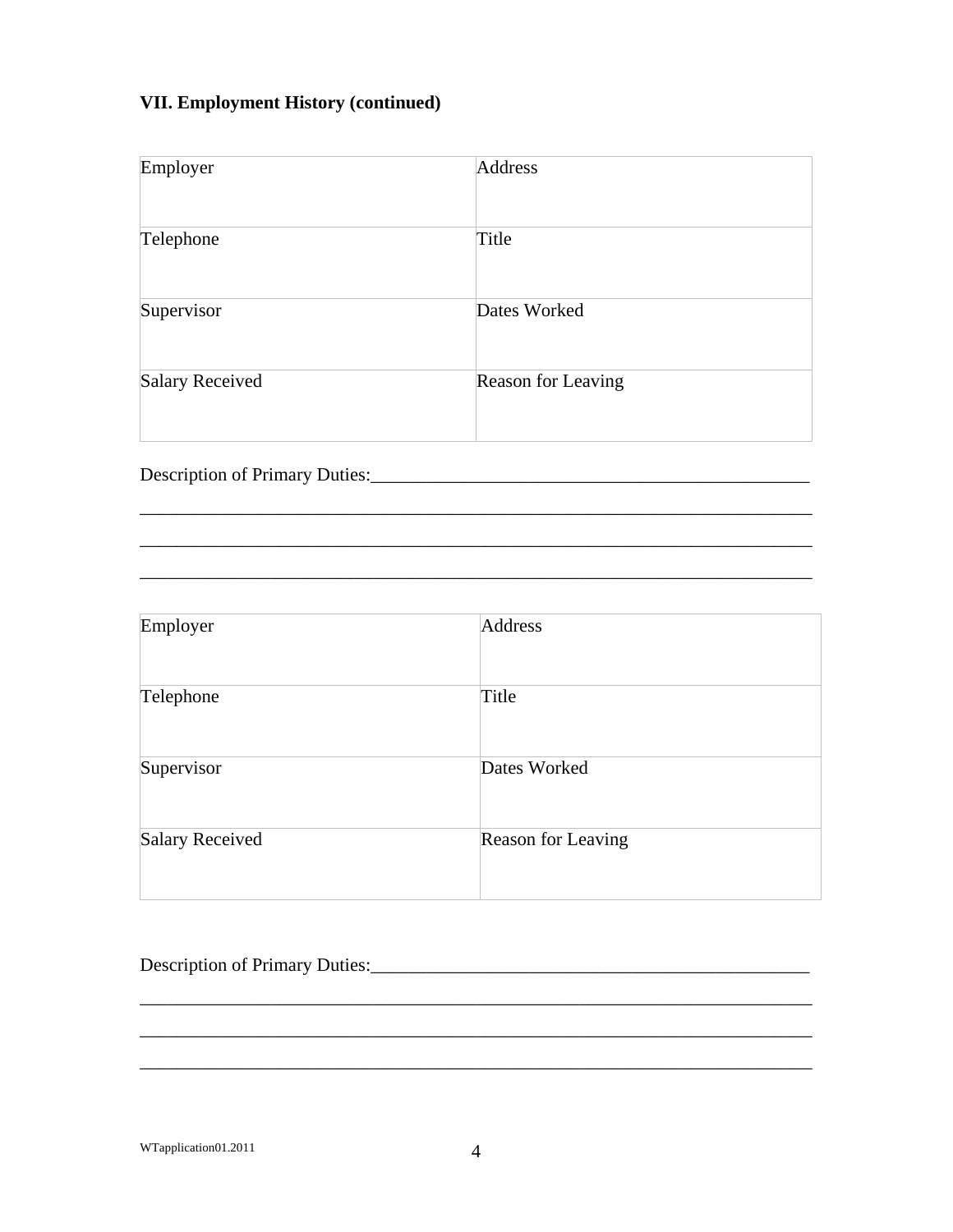**VIII. Professional References:** (a minimum of 3 references is required.) List ONLY those individuals who we can contact, and who can attest to your professional abilities and work accomplishments. Do NOT include friends or relatives for whom you have not worked.

| Name | Address | Phone | Title |
|------|---------|-------|-------|
| Name | Address | Phone | Title |
| Name | Address | Phone | Title |
| Name | Address | Phone | Title |

**IX. Criminal History***.* The Town of West Tisbury requires a Criminal Offense Record Inquiry (CORl check) on all prospective employees for certain positions.

## **X. Employment of Minors.**

The Town of West Tisbury is subject to certain child labor provisions regarding the employment of persons under the age of 18. Further, an Employment Permit or Educational Certificate may be required, depending on your age.

Are you under age 18? If yes, please indicate your age:

# **XI. Medical Information.**

Some positions are conditional upon a physical and/or psychological examination, where required. This will be the case where satisfactory fitness to perform the essential duties of the position is a condition of employment. In such cases, an applicant may be given a "conditional offer of employment."

## **XII***.* **Lie Detector Test.**

It is unlawful in Massachusetts to require or administer a lie detector test as a condition of employment or continued employment. An employer who violates this law shall be subject to criminal penalties and civil liability.